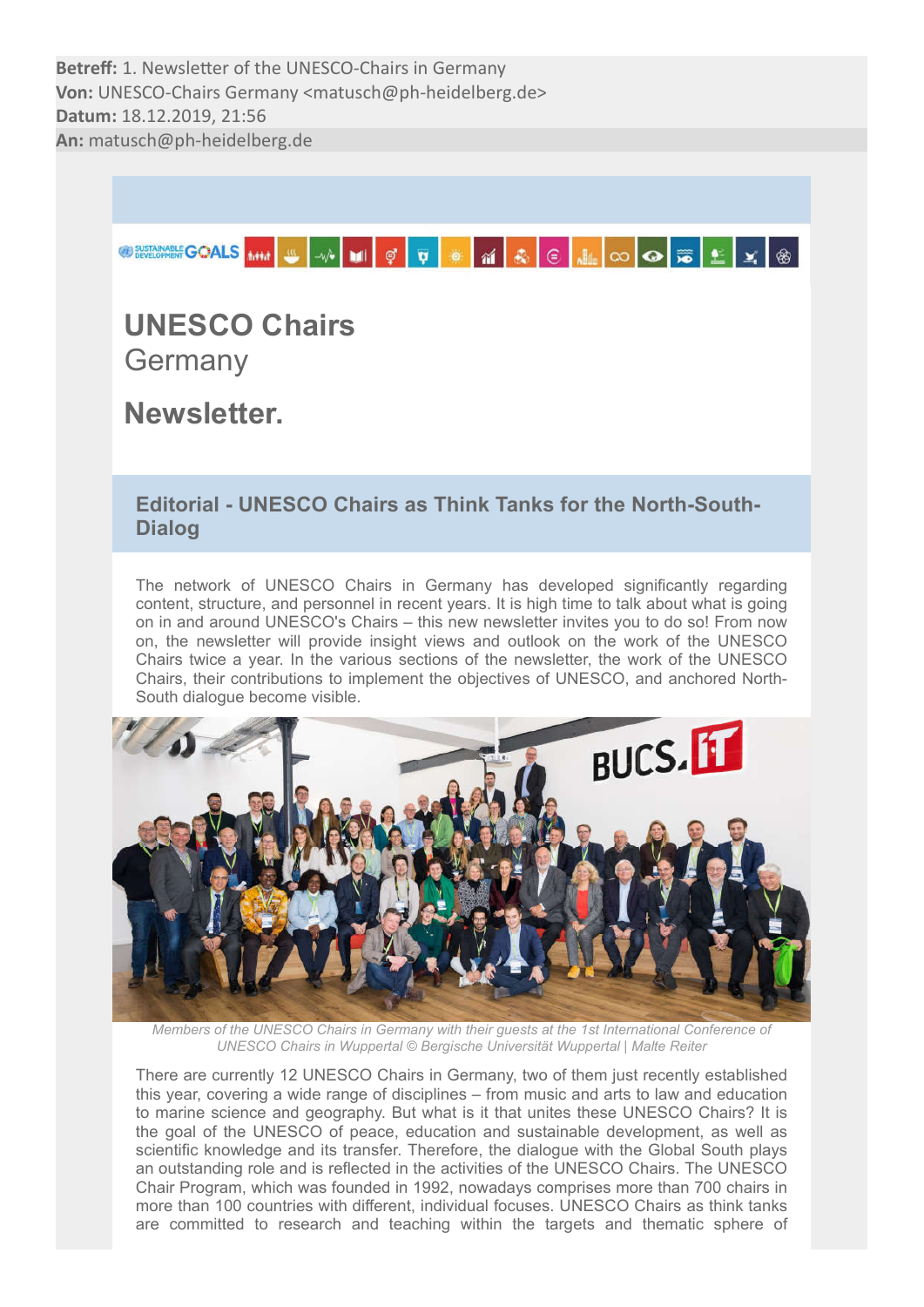UNESCO, including cooperation with other countries, especially from the Global South.

In recent years, the exchange between the UNESCO Chairs in Germany has increased significantly, not only due to the annual meetings at one of the Chairs – Lüneburg 2016, Heidelberg 2017, Hildesheim 2018 and this year Wuppertal. This year's meeting from Dec 2 to Dec 4 was embedded in an international conference to strengthen cooperation beyond national borders with the worldwide Chair community. Consequently, the conference was not only a meeting place and a forum for exchange between UNESCO Chairs of 17 different countries, but also a workbench for new science policies and concrete recommendations to UNESCO on standards for international scientific cooperation.

At the internal meeting in Wuppertal of the UNESCO Chairs in Germany, Alexander Siegmund (Speaker) and Christine Volkmann (Co-Speaker) have been elected as the new spokespersons-team and communication hub within the chair network as a link for inquiries from outside. We would like to thank Gerd Michelsen for his contribution as the previous spokesman for the UNESCO Chairs in Germany. We hope you enjoy reading our newsletter and please feel free to give feedback – whether it is positive, or whether you have suggestions or doubts. Stay tuned.

With best wishes for a peaceful Christmas and a healthy and successful New Year

Gerd Michelsen, Alexander Siegmund & Christine Volkmann (Spokespersons for UNESCO Chairs in Germany)

# At the pulse of time

# *Best practices of the North-South Dialog*



*First International UNESCO-Chair Conference © Bergische Universität Wuppertal | Malte Reiter*

# Further information

### Wuppertal Declaration

 UNESCO-Chair in Entrepreneurship and Intercultural Management, Wuppertal

# Chair Wuppertal: First International UNESCO-Chair Conference in Wuppertal

The first international UNESCO-Chair Conference, hosted by a German chair, was held in Wuppertal at the beginning of December with 75 participants from 17 nations. Discussions focused on the contribution of international partnerships and innovative formats for implementing the United Nations' Agenda 2030.

The conference results and goals set by the UNESCO-Chairs are compiled in the "Wuppertal Declaration". "As UNESCO-Chairs, we see it as our duty to use our expertise to tackle global challenges. The conference in Wuppertal demonstrated how much potential and commitment is in our network," said Prof. Dr. Christine Volkmann, holder of the UNESCO-Chair in Entrepreneurship and Intercultural Management, Wuppertal.



# Chair Hildesheim: Theatre in Transformation. Artistic Processes and Cultural Policy in South Africa

Leading theatre makers from all over South Africa were invited by the Hildesheim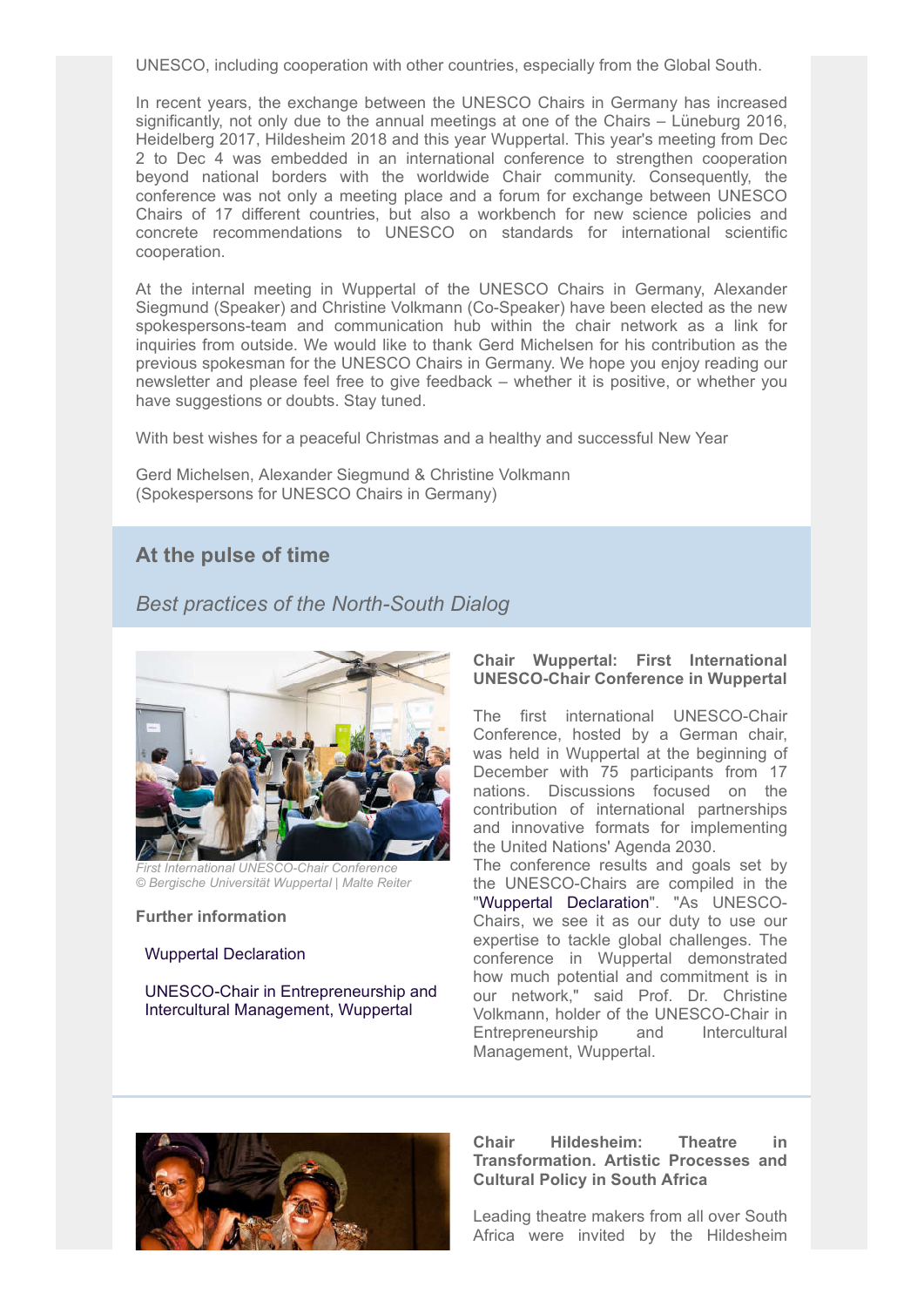

UNESCO Chair to join a conference in Pretoria. For the first time ever, these people jointly discussed the crucial role of theatre for the society. The discourse was summarized in the publication "Theatre in Transformation. Artistic Processes and Cultural Policy in South Africa" by Wolfgang Schneider, Lebogang L. Nawa (eds.) 2019 transcript Verlag, Bielefeld.



*Musical heritage custodian in Iringa, Tanzania ©fahari yetu – Tanzania Heritage and Culture Solutions*

# What makes a town? Applied heritage conservation in Tanzania

The project "What makes a town? Applied heritage conservation in Tanzania" traces the history of the Iringa Region in the Southern Highlands of Tanzania through historical restoration, participatory exhibition design and cultural artisanship.

Implemented by: Jan Küver, Director of the Tanzanian NGO fahari yetu, in cooperation with Institute Heritage Studies, Berlin.

Funded by: Gerda Henkel Foundation

# With profile - introducing the UNESCO Chairs

### Chair Jena: Strengthening integrated Sustainability Science

Changing everyday practices towards more sustainable lifestyles involves understanding of global interconnectedness and socio-cultural embeddedness. In order to enhance current sustainability policies, the UNESCO-Chair on Global Understanding for Sustainability therefore promotes the integration of Social Sciences and Humanities into Sustainability Science. Achieving the SDGs thus requires broad human-centered rather than simply technology-focused or purely geoscientific approaches.



*© symposium ag*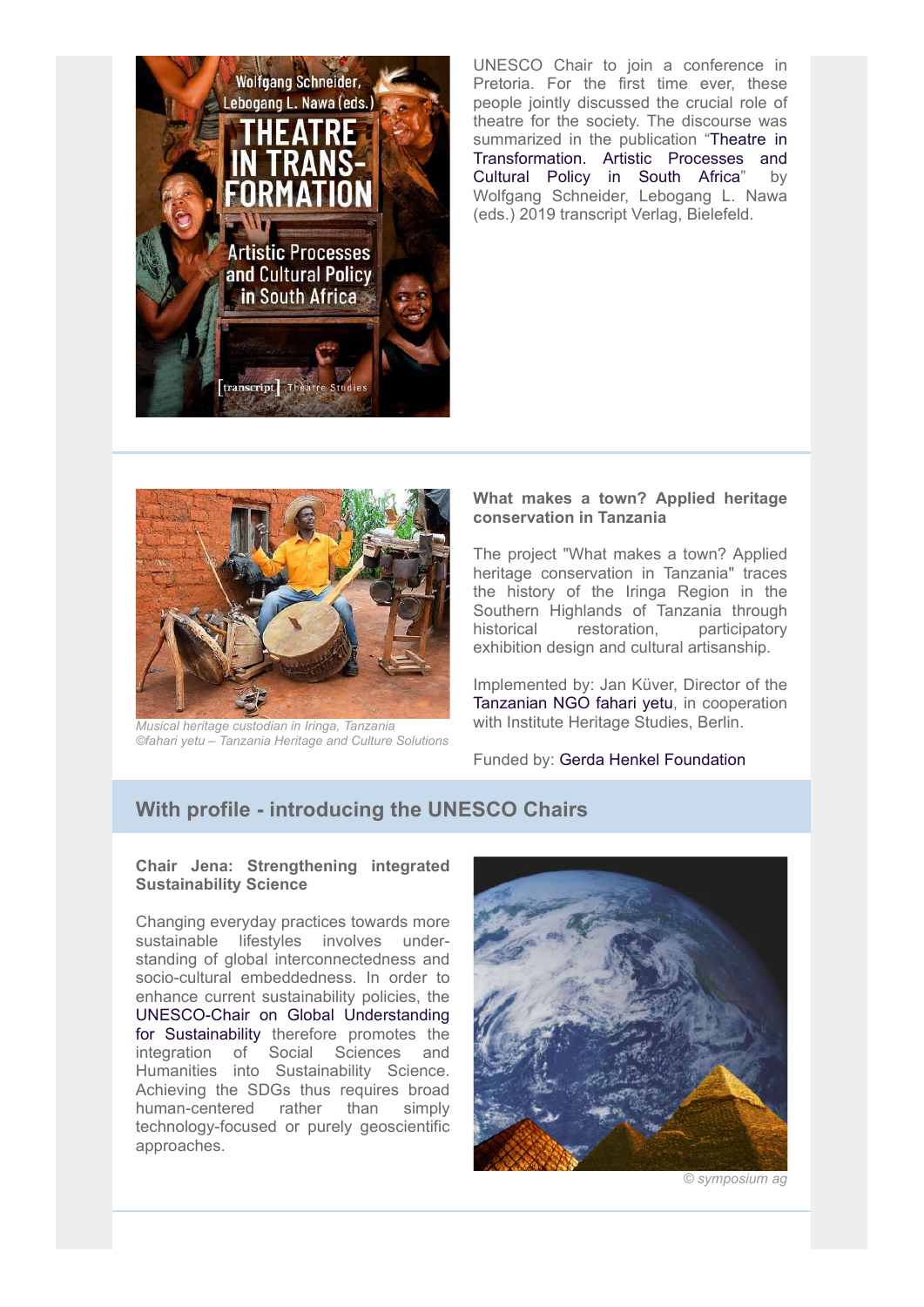# UNESCO Chair in Heritage Studies, **Cottbus**

Heritage Studies in Cottbus approaches cultural heritage as a configuration of cultural, social and material elements that produce social belongings. This perspective includes the reflection of great societal transformations like (post-)colonialism, capitalism, state socialism, border-crossing migrations and globalization. Activities (among others): Training of Heritage Experts (Master in World Heritage Studies); International Workshops; Founder of Research Platform on Migration, Conflict, and Social Transformation.



*Prof. Dr. Anna Amelina (front) and her team from the Interculturality Department © Ralf Schuster*

### Further information

www.b-tu.de/fg-interkulturalitaet/ www.b-tu.de/en/mikowa

# Insights - News from research and teaching

 $\otimes$ 



UNESCO Chair<br>in Higher Education for Sustainable Development<br>University of Lüneburg, Germany

### Chair Lüneburg - Institute for Sustainable Development and Learning

In September 2019, the Institute for Sustainable Development and Learning (ISDL) at Leuphana University Lüneburg was officially opened as an inter-faculty institute whose work focuses on the relationship between countries of the Global South and North. Science and research have a special responsibility to support and promote learning processes in the Northern-Southern context, which are a central prerequisite for shaping transformation processes.

The institute will contribute to the achievement of the SDGs in society and to realise sustainable development, enable individuals, organisations and communities to participate in and shape transdisciplinary learning processes in the context of sustainable development and contribute to scientific knowledge.

# Chair Hildesheim - Now in Future

Climate change is cultural change. In a current research project, the University of Hildesheim investigates how socio-cultural centres in Germany perceive sustainability. The two-year project is supported by the German Council for Sustainable Development and carried out in cooperation with the Bundesvereinigung Soziokultureller Zentren e.V. Further information can be found on the homepage

### www.jetztinzukunft.de

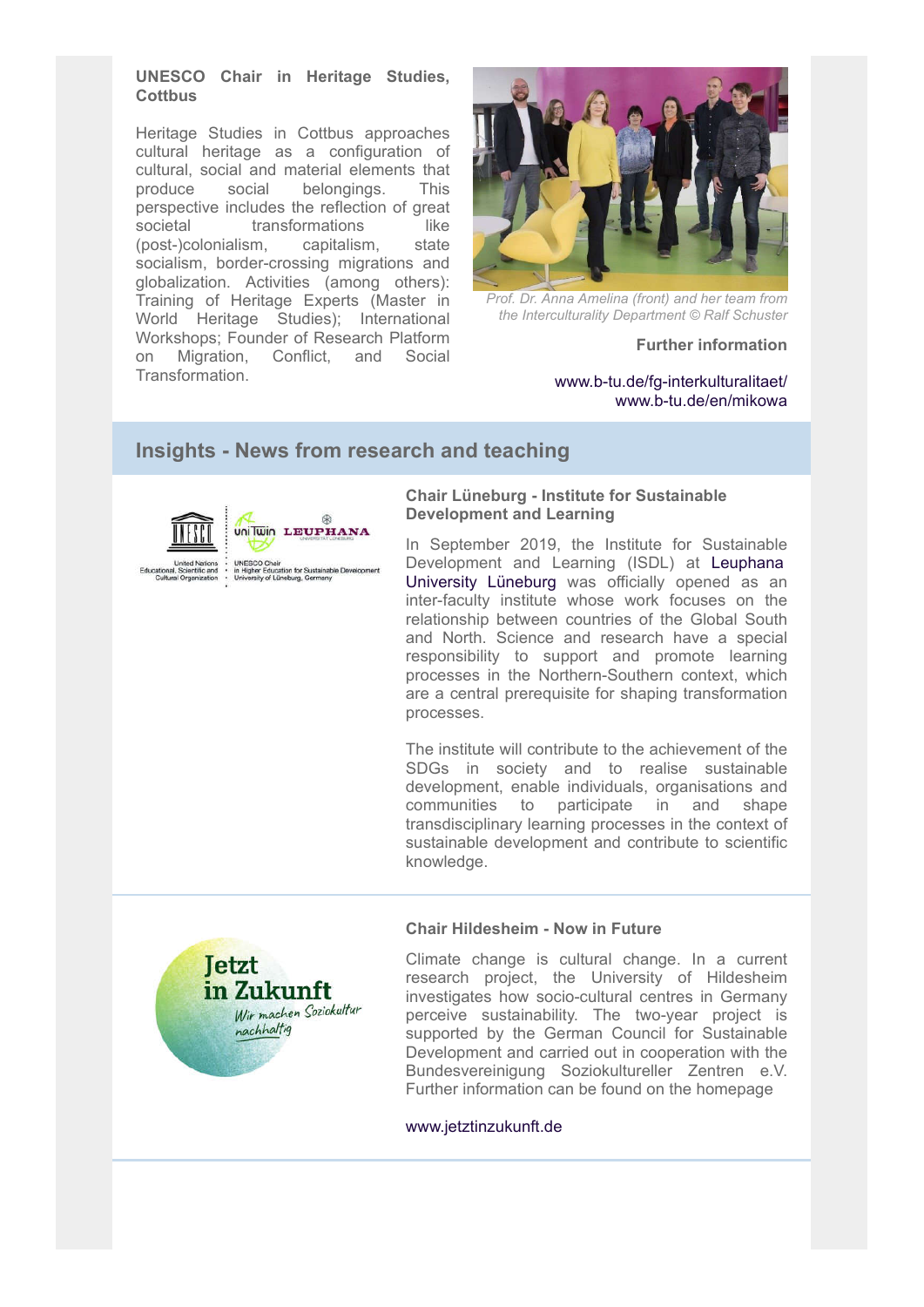

#### Chair Dresden - Movies meet SDGs

Complementing its activities in research and teaching about the UNESCO and the United Nations, the UNESCO Chair in International Relations has established a SDG film series. It started with the documentary "Destruction of Heritage" focusing on SDG 11.4. The subsequent films focus on gender equality (SDG 5). All film screenings are accompanied by expert introductions and discussions, reaching a broad audience.



#### Chair Heidelberg - ESD Center Heidelberg

The "Heidelberg Center of Education for Sustainable Development" (ESD Center) was created as a scientific network of various departments at Heidelberg University of Education. As an educational center of excellence, the ESD Center significantly contributes to the multiplier support, postulated by the Global Action Program on ESD. This is particularly envisaged through projects like "Future: N!" in which e-learning is used to empower teachers as ESD multipliers.



*Figure: Dimensions of students' sustainability conceptions at Leuphana University Lüneburg in their first semester (cohort 2013/14 and 2014/15). Our results suggest that especially the socio-cultural dimension of sustainability has a significant influence on how relevant students perceive sustainability for their academic affiliation and their future professional work.*

#### Chair Lüneburg - Higher education for sustainable development in longitudinal section: What are students learning?

How does sustainability become professionally relevant? The project "Longitudinal study on the integration for sustainable development in higher education" was conducted by the UNESCO Chair in Higher Education for Sustainable Development from 2012 to 2017. This September a new project publication on the role of students' sustainability conceptions for students perceived professional relevance of sustainability has been published in the Journal Sustainability.

#### *Reference:*

*Sundermann, & Fischer. (2019). How Does Sustainability Become Professionally Relevant? Exploring the Role of Sustainability Conceptions in First Year Students. Sustainability, 11(19), 5155.*

#### *(https://doi.org/10.3390/su11195155)*



#### Chair Weimar

In April 2019, Prof. Pinto, UNESCO Chair Holder from the University of Music Weimar, was invited to Milano by Mr. Masto, director of the Milanese Institute for the Blind, to present the German UNESCO nomination of organ building and organ as Intangible Cultural Heritage of Mankind. The institute's organ plays an important role in Milano. It is the aim to maintain the original plans of the organ.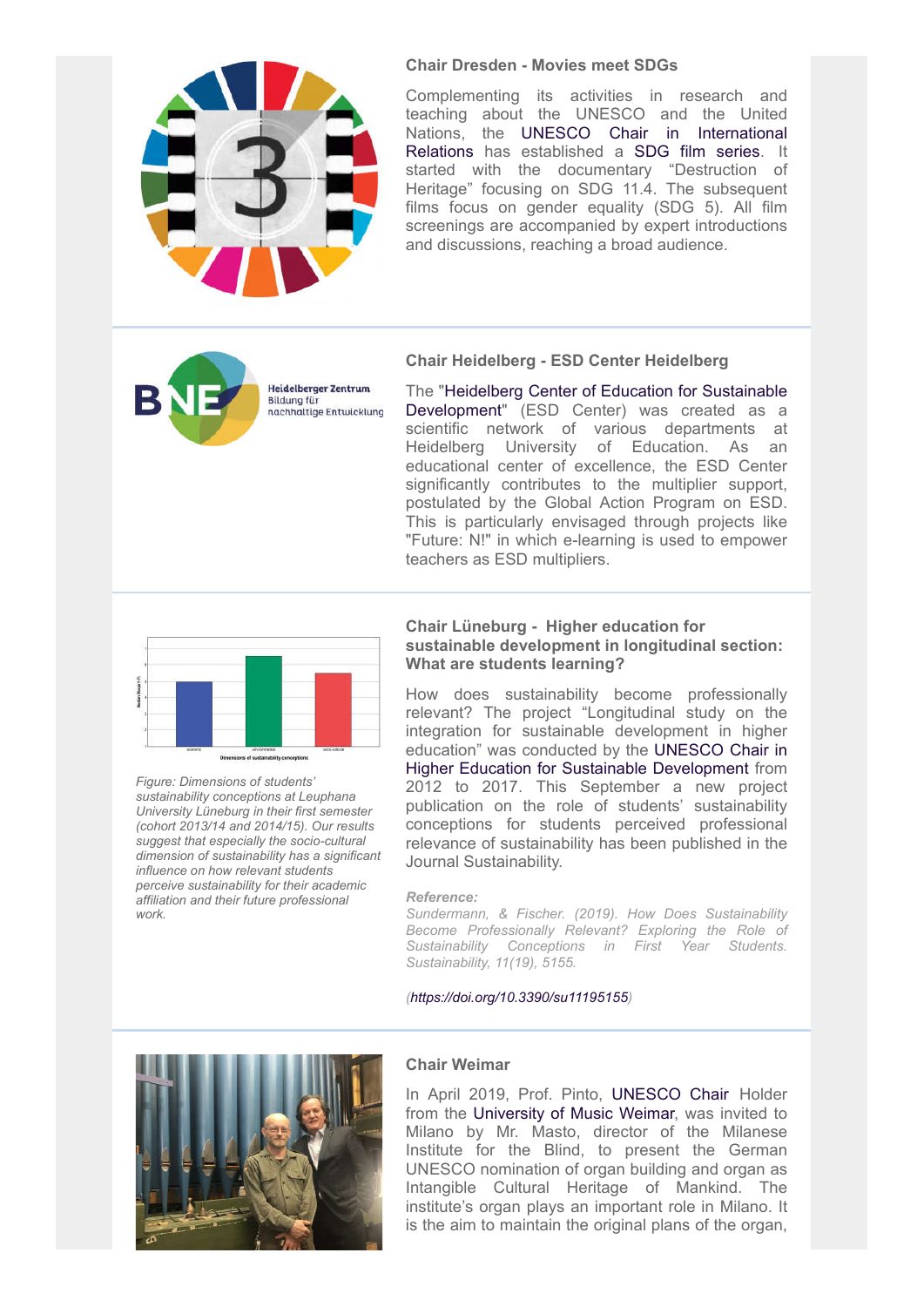which is currently being restored and will be inaugurated in summer 2020.

*Prof. Dr. Tiago de Oliveira Pinto (right) with Mr. Rodolfo Masto (left) © UNESCO Chair Weimar*



*© Own Image: Postcolonial and Postsocialist City Walk, July 2019*

### Chair Cottbus - Provincializing Cottbus – A Research Project on Local Sites of Remembrance of Colonial and Socialist Histories

In an ongoing research project, the UNESCO Chair focuses on local sites of remembrance that represent colonial and socialist traces in the city of Cottbus. The project is based on the methodology of postcolonial history workshops and city walks. It aims at decolonializing knowledge about the city towards an antiracist and more inclusive local heritage.

# Tell the inside stories

### Chair Jena - Global Citizenship **Education**

Understanding one's own life in a global context is a crucial challenge that individuals face today. As the world continues to change dramatically, simplistic traditional geographical imaginations of the world, and our place in it, can no longer sustain. Global citizenship education, as fostered by the UNESCO-Chair at Jena, helps establishing new geographical understanding of today's hyperconnected world.

*"What can one man do?" (© Giddens, A. (1993): Sociology. 2nd Edition. Cambridge: Polity Press, p. 536)*



### Chair Heidelberg - modern, innovative and healthy

The UNESCO Chair Heidelberg constantly works on the improvement of working conditions for its researchers. The current operational health management offers many possibilities, like Yoga classes, activity breaks and department bikes up to shared "Hokki's". This not only improves health and satisfaction of researchers, but also the motivation and working effectiveness.

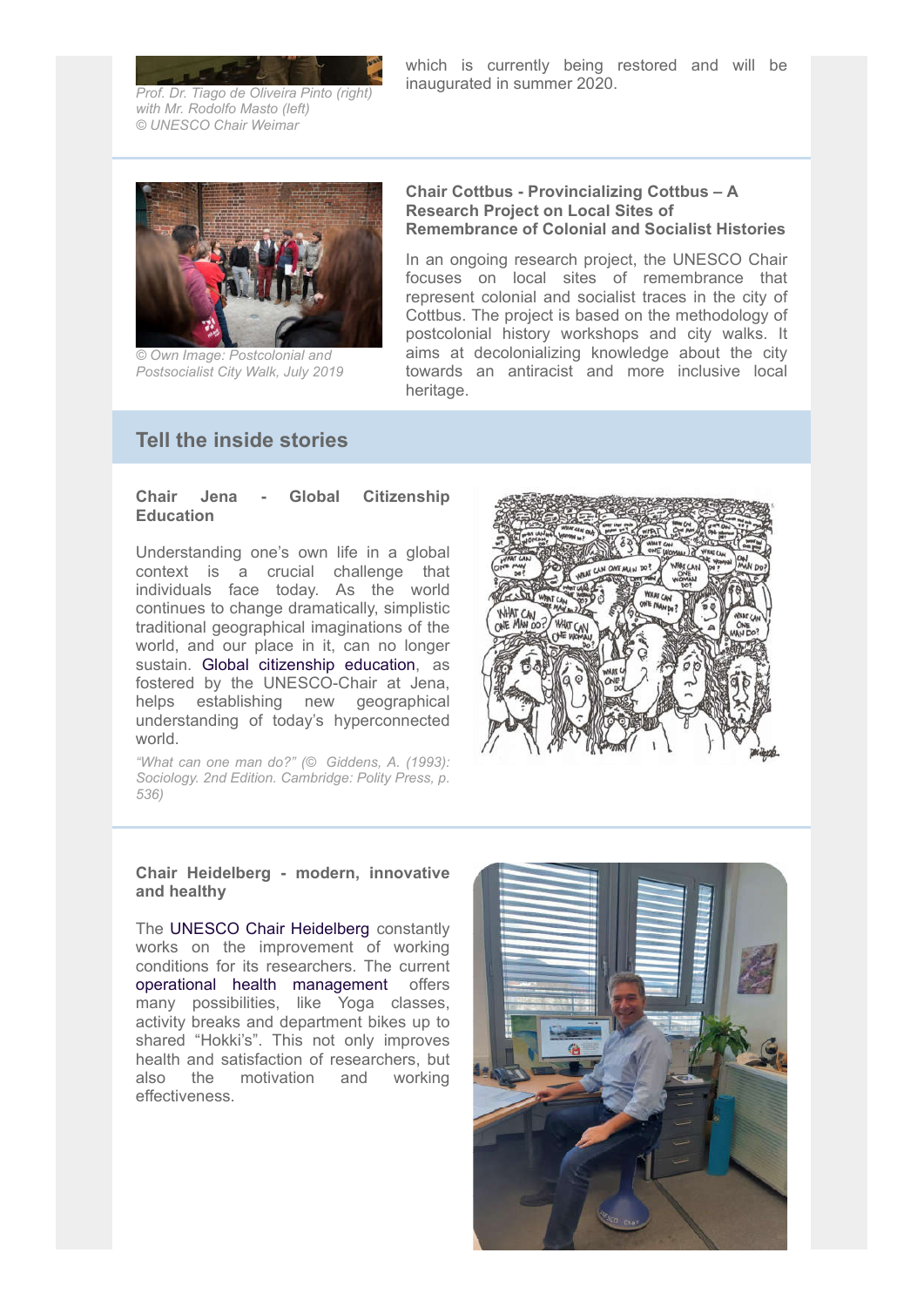



Chair Lüneburg - Professionalizing students' engagement for sustainability - oriented university transformation

In an unique collaboration between a nonprofit, student-initiated social business organization (rootAbility) and an academic institution (UNESCO Chair 'Higher Education for Sustainable Development'), hands-on information materials are<br>provided to systematically support provided to systematically enthusiastic students in starting their own initiatives. Both, the peer-to-peer character of the Green Office Model and its adaptability, make it a promising factor for reorienting higher education institutions towards sustainability.

# What is a **Green Office?**



*Reference: Adomßent, M., Grahl, A. and Spira, F. (2019) Putting sustainable campuses into force: Empowering students, staff and academics by the self-efficacy Green Office Model. International Journal of Sustainability in Higher Education, 20, https://doi.org/10.1108/IJSHE-02-2019-0072*

# Video clip of the UNESCO Chair Weimar

Students of the Bauhaus University Weimar produced a video clip of the UNESCO Chair. Other versions of the clip will be produced in ten languages and are available in English and German so far. In addition, translations into Ukrainian, Portuguese and Urdu have been completed. Soon the clip will also be made available via the official website of UNESCO in Paris.



# Upcoming Events

1st Quarter 2020

- Özden Terli: Education for Sustainable Development Our Future in Climate Chance (14th January 2020, UNESCO Chair Heidelberg)
- Workshop on Utilization of Digital Geomedia for UNESCO Sites (05 - 06th March 2020, UNESCO Chair Heidelberg)

# 2nd Quarter 2020

10-years anniversary of the GIS-Station - Competence Center for Digital Geomedia (Summer 2020, UNESCO Chair Heidelberg)

Registration for the Newsletter